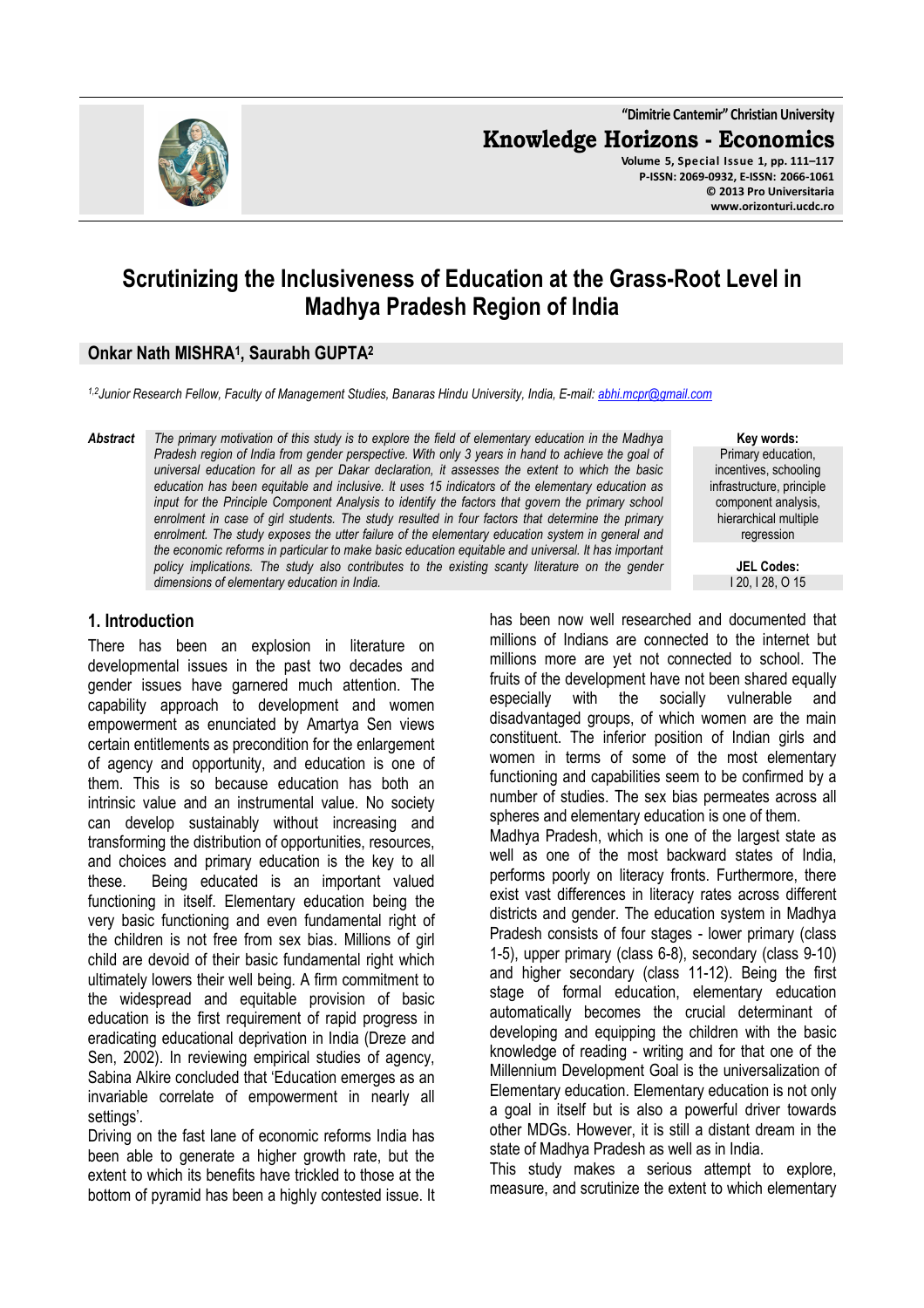education in Madhya Pradesh has been inclusive in character within a gender perspective. To achieve its objective, it builds upon the arguments of capability approach which views development as an expansion of agency and freedom. Universalizing and providing an equitable access to elementary education is the first step towards strengthening female entitlements in various other domains. The study has been carried out at the grass root level in two senses; first it analyses the data at district level rather than state or country level and second, it studies elementary education which is the beginning of the formal education system. What this paper argues is that, universalizing and providing an equitable access to elementary education is still a daunting task.

The paper is structured as follow. Having discussed the background of the study in the first section, we move to the next section which presents an overview of the literature related to the study. Section 3 documents the methodological aspects of the study and has been split into 2 sub sections. First sub section i. e. 3.1 discusses the objectives, scope and hypothesis of the study and sub section 3.2 explains the data source and technique used in the study. An account of findings and discussion follows immediately in the fourth section. Last section of the paper summarizes and concludes.

### **2. Lessons from literature**

We are surprised by the dearth of literature on the determinants, magnitude and impact of gender inequity in basic education and accordingly, we are convinced that this topic merits attention. The empirical studies on the gender inequality in basic education in Madhya Pradesh and developing countries in general, is almost non - existent. The reason being that historically, girls' education/gender disparity in education has not been a very popular topic among policy-makers, donors and researchers. However, the trend is reversing and recently many related areas related to gender inequity in primary education is being actively researched.

The beneficial impact of education is well documented in literature. More equitable distribution of education is correlated with lower poverty and inequality and faster economic growth (Birdsall and Londono, 1998). Greater education for girls has strong positive impacts on the health of infants and children, immunisation rates, family nutrition and the next generation's schooling attainment (World Bank, 2001). As Mehrotra (2006) notes, low levels of education significantly affect the health and nutritional status of women.

The lack of female teachers, concerns about safety, and social norms that promote early marriage for girls are powerful contributory factors inhibiting the females from attending schools. The failure of the supply side in providing accessible quality schooling is attributed to the gap between parental desire for some female schooling and action in terms of sending girls to school (Ramachandran, 1998). A detailed study of schooling in communities across 10 districts of India shows the continued belief in the importance of marriage for girls at an early age, and of maintaining asymmetries between men and women in educational attainment as a marker of relatively greater male social status. Sexual harassment and violence also continue to be major constraining factors preventing parents from freely sending their girls to school (Jha and Jhingran, 2002). It is now well established that gender inequality in education and enhancing the access of girls to basic education are influenced by three interlocking set of issues – systematic, content and process of education and economy, society and culture (Ramchandran, 2003). The 'snakes and ladders' analysis equally points to the supply side factors that push girls out of school (Ramachandran, 2003). Structural changes in aspirations for salaried occupations and the marriage market are likely to have attendant changes in the demand and length of female schooling (Subrahmanian, 2003). If parents in poor rural households perceive the quality of their children's schooling to be poor (for example, the building is unsafe or teachers do not show up) they may be

reluctant to send their children (White, 2004). A World Bank report (World Bank, 2003) stated that in India gender, regional, community and income disparities are still serious issues in elementary education participation and attainments.

Although existing research on girls' education may have covered many areas, it suffers from the lack of adequate evidence. The research evidence gathered so far is not convincing and solid enough to categorically confirm the reasons that have kept millions of girls out of school. This study adds to the existing literature by identifying the factors that may make the field of basic education a level playing field in India.

## **3. Methodology of research**

### *3.1. Objective, scope and hypothesis of the study*

This study mainly aims at exploring and measuring the gender inequity prevalent in the elementary education in the state of Madhya Pradesh in India. Specifically, the objectives of the study are:

• *To explore and extract the determinants of primary and upper primary enrolments in the state of Madhya Pradesh.*

• *To find out the extent to which gender inequity persists in elementary education.*

• *To study the impact of incentives provided by the govt. in elementary education enrolment particularly for girl students.*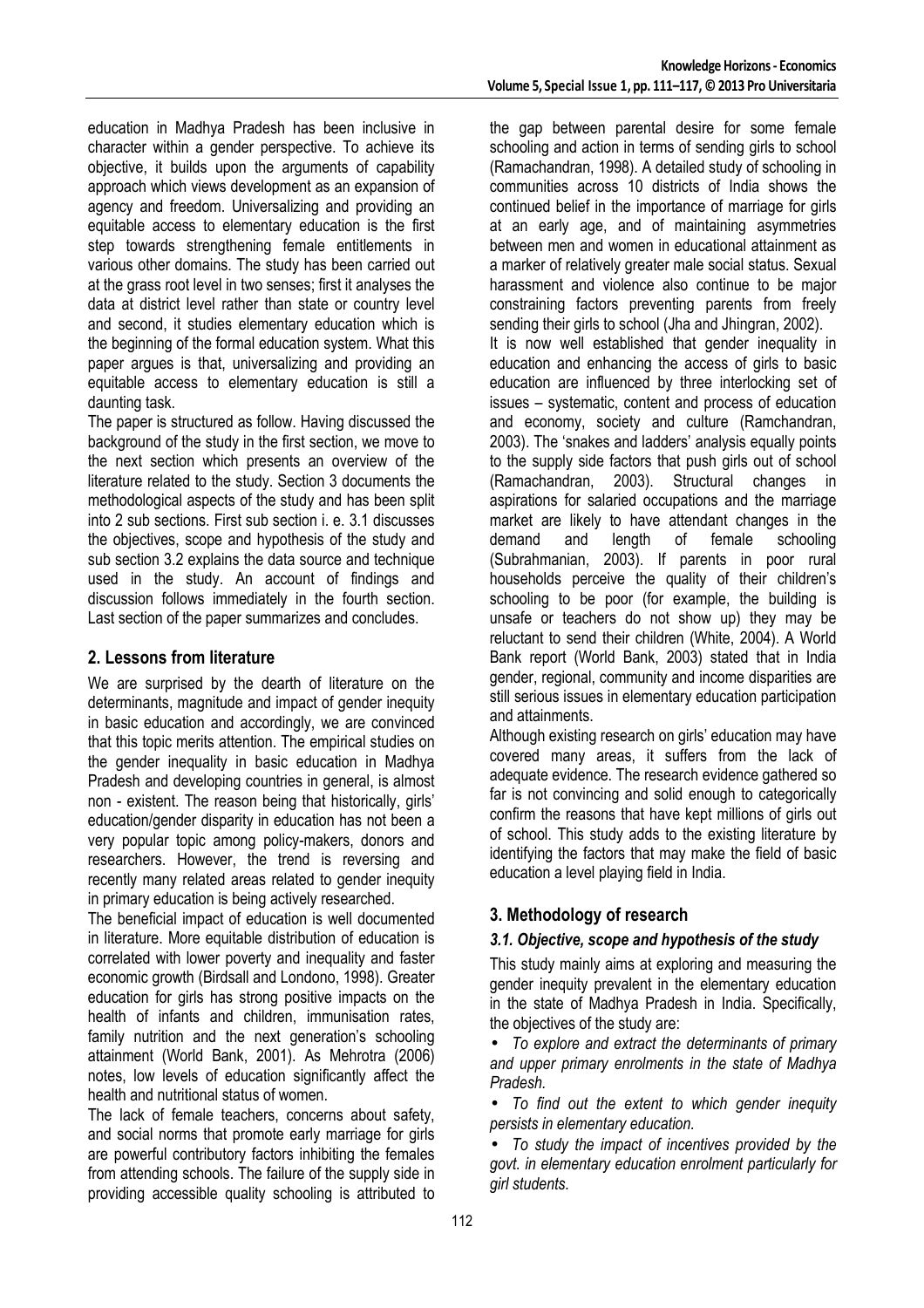• *To assess the importance of basic educational and schooling infrastructure in promoting elementary education.*

This study as mentioned earlier analyses the status of elementary education at the grass root level and is invariably larger in scope. We have taken all the 50 districts of the state under the ambit of our study. Thus, it takes a comprehensive view of the basic education system in the state by taking into account various indicators. It analyses the data pertaining to schools, enrolment, and basic demographic indicators.

We list down the following six hypotheses to be analyzed and tested in the study:

**H0:** *Basic Amenities in the school is an important determinant of girls' primary enrolment.*

**H0***: Incentives in the form of free text books, uniforms and stationary is an important determinant of girls' primary enrolment.*

**H0:** *Total Grossness in primary education is more influenced by female literacy rather than male literacy*

**H0**: *Basic amenities in schools are an important determinant of girls' upper primary enrolment.*

**H0:** *Total primary enrolment is significantly determined by incentives in the form of free text books, uniforms and stationary.*

**H0:** *Total primary enrolment is significantly determined by basic amenities.* 

#### *3.2. Data Sources and Techniques*

This study is based on secondary data. The relevant data for the purpose of the study has been taken from the latest issue of *District Information System for Education 2008-09* which happens to be the most recent one*.* This data is collected jointly by the NUEPA and NCERT and represents the most comprehensive database about elementary education at the district level.

This is an empirical study which follows a quantitative research design. Henceforth, quantitative techniques aligning to the purpose of study have been used. The data has been processed using the statistical software EVIEWS and SPSS. It uses principle component analysis to determine the factors that govern the total primary grossness. Various descriptive measures and linear parametric models like hierarchical multiple regressions have been used to test the hypothesis and derive the result. The indicators and variables used in the study have been summarized *ut infra*:

*Table 1*. List of indicators

| Category      | <b>Indicators / Variables With Notation</b> |
|---------------|---------------------------------------------|
| Literacy      | Female literacy (FL), Male literacy (ML).   |
| Primary and   | Gross enrollment ratio in primary           |
| Upper primary | (GERP), Girls enrollment in primary         |

| Education      | (GLEP), Total grossness in primary                                                                                                                                                                                                                                                                                                                                                                                                                                                                                                                       |
|----------------|----------------------------------------------------------------------------------------------------------------------------------------------------------------------------------------------------------------------------------------------------------------------------------------------------------------------------------------------------------------------------------------------------------------------------------------------------------------------------------------------------------------------------------------------------------|
|                |                                                                                                                                                                                                                                                                                                                                                                                                                                                                                                                                                          |
|                |                                                                                                                                                                                                                                                                                                                                                                                                                                                                                                                                                          |
|                | upper primary (GLEUP).                                                                                                                                                                                                                                                                                                                                                                                                                                                                                                                                   |
|                | Total school with drinking water                                                                                                                                                                                                                                                                                                                                                                                                                                                                                                                         |
|                | (TSDW), Total school with blackboard                                                                                                                                                                                                                                                                                                                                                                                                                                                                                                                     |
|                |                                                                                                                                                                                                                                                                                                                                                                                                                                                                                                                                                          |
| Schooling      | (TGrP), Total grossness in upper<br>primary (TGrUP), Girls enrollment in<br>(TSB), Total school with girls toilet<br>(TSGT), Total Govt. schools (TGS),<br>Total classrooms in good condition<br>(TCGC), Total school with common<br>toilet (TSCT).<br>Textbook to primary boys (T1),<br>textbook to primary girls (T2), Textbook<br>to upper primary boys (T3), textbook to<br>upper primary girls (T4), Stationary to<br>primary boys (S1), Stationary to primary<br>girls (S2), Stationary to upper primary<br>boys (S3), Stationary to upper primary |
| Infrastructure |                                                                                                                                                                                                                                                                                                                                                                                                                                                                                                                                                          |
|                |                                                                                                                                                                                                                                                                                                                                                                                                                                                                                                                                                          |
|                |                                                                                                                                                                                                                                                                                                                                                                                                                                                                                                                                                          |
|                |                                                                                                                                                                                                                                                                                                                                                                                                                                                                                                                                                          |
|                |                                                                                                                                                                                                                                                                                                                                                                                                                                                                                                                                                          |
|                |                                                                                                                                                                                                                                                                                                                                                                                                                                                                                                                                                          |
|                | girls (S4), Uniform to primary boys (U1),<br>Uniform to upper primary girls (U2).                                                                                                                                                                                                                                                                                                                                                                                                                                                                        |
|                |                                                                                                                                                                                                                                                                                                                                                                                                                                                                                                                                                          |
| Incentives     |                                                                                                                                                                                                                                                                                                                                                                                                                                                                                                                                                          |
|                |                                                                                                                                                                                                                                                                                                                                                                                                                                                                                                                                                          |
|                |                                                                                                                                                                                                                                                                                                                                                                                                                                                                                                                                                          |
|                |                                                                                                                                                                                                                                                                                                                                                                                                                                                                                                                                                          |
|                |                                                                                                                                                                                                                                                                                                                                                                                                                                                                                                                                                          |
|                |                                                                                                                                                                                                                                                                                                                                                                                                                                                                                                                                                          |

### **4. Empirical analysis and discussion**

The status of elementary education and literacy in the state has been summed up in terms of some key indicators and is displayed in the table number 2.

| Table 2. Descriptive Statistics |                            |        |                          |  |  |  |  |
|---------------------------------|----------------------------|--------|--------------------------|--|--|--|--|
| <b>VARIABLES</b>                | No. of<br><b>Districts</b> | Mean   | Std.<br><b>Deviation</b> |  |  |  |  |
| Female Literacy                 | 50                         | 44.39  | 17.55                    |  |  |  |  |
| Male Literacy                   | 50                         | 68.47  | 24.53                    |  |  |  |  |
| <b>Total Literacy</b>           | 50                         | 57.84  | 19.30                    |  |  |  |  |
| <b>GERP</b>                     | 50                         | 118.87 | 53.56                    |  |  |  |  |
| GERUP                           | 50                         | 76.66  | 3542                     |  |  |  |  |

The table clearly exposes the gender divide on literacy front. The overall female literacy is less by 24.08% than the overall male literacy. Similarly, the gross enrolment ratio for primary and upper primary are also not much impressive. The high values of standard deviations for all the 5 key indicators reveal the inter district variations. The highest value of standard deviation has been recorded for GERP which is enough to suggest that primary education is not equally accessible to all students across all districts.

The total grossness in primary education is an important indicator of the efficiency of the primary education system. In order to explore the factors that determine the total grossness in primary education we have used the technique of principle component analysis. We have taken 15 variables on a priori basis that are supposed to govern the total grossness in primary education.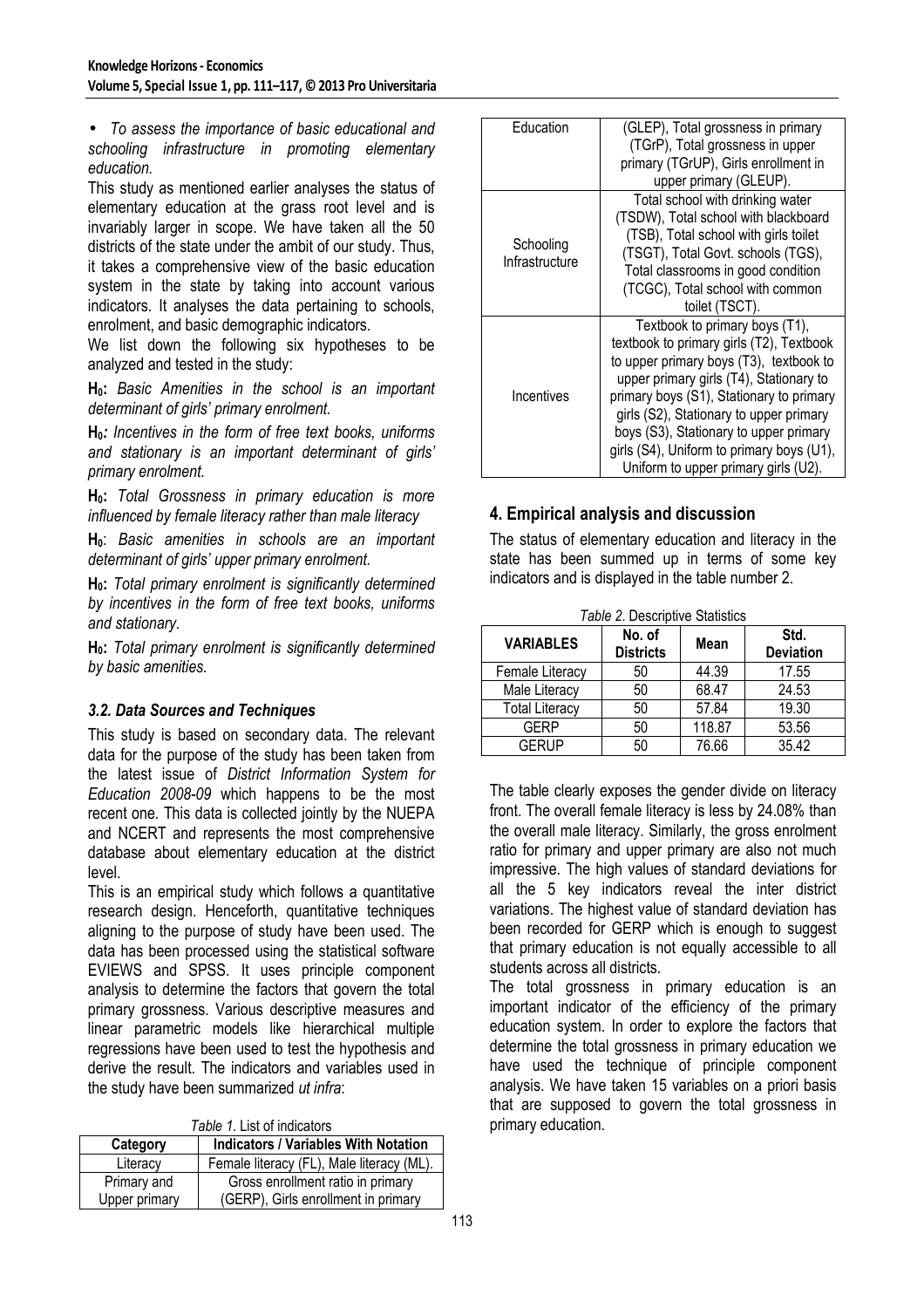| <i>Table 4.</i> Notated Component Matrix-<br>Component<br><b>Cumulative</b> |                                                     |       |       |       |       |             |  |
|-----------------------------------------------------------------------------|-----------------------------------------------------|-------|-------|-------|-------|-------------|--|
| <b>Factor &amp; Variance explained</b>                                      | <b>Variables</b>                                    |       |       |       |       |             |  |
|                                                                             |                                                     |       | 2     | 3     | 4     | Variance    |  |
|                                                                             | T3                                                  | 0.906 |       |       |       |             |  |
| Textbook & Blackboard                                                       | T1                                                  | 0.896 |       |       |       |             |  |
|                                                                             | T <sub>2</sub>                                      | 0.885 |       |       |       | $(30.92\%)$ |  |
| (30.92%)                                                                    | T4                                                  | 0.866 |       |       |       |             |  |
|                                                                             | TSB                                                 | 0.725 |       |       |       |             |  |
|                                                                             | S3                                                  |       | 0.978 |       |       |             |  |
| Stationary                                                                  | S <sub>1</sub>                                      |       | 0.977 |       |       |             |  |
| (25.57%)                                                                    | S <sub>2</sub>                                      |       | 0.970 |       |       | $(56.50\%)$ |  |
|                                                                             | S <sub>4</sub>                                      |       | 0.969 |       |       |             |  |
|                                                                             | TSGT                                                |       |       | 0.945 |       |             |  |
|                                                                             | TSCT                                                |       |       | 0.864 |       |             |  |
| Schooling Infrastructure (22.51%)                                           | TCGC                                                |       |       | 0.703 |       | (79.02%)    |  |
|                                                                             | TSDW                                                |       |       | 0.690 |       |             |  |
| <b>Uniform</b>                                                              | U1                                                  |       |       |       | 0.949 |             |  |
| (12.15%)                                                                    | U <sub>2</sub>                                      |       |       |       | 0.907 | (91.17%)    |  |
| Extraction Method: Principal Component Analysis.                            |                                                     |       |       |       |       |             |  |
|                                                                             | Rotation Method: Equamax with Kaiser Normalization. |       |       |       |       |             |  |
| a: Rotation converged in 6 iterations.                                      |                                                     |       |       |       |       |             |  |

*Table 4***. Rotated Component Matrix<sup>a</sup>**

In order to judge the suitability of the technique of principle component analysis KMO and Bartlett test statistic has been used with former being a test of sample adequacy and latter testing the factorability of the used data. The result of the test is reproduced below:

*Table 3***. KMO and Bartlett's Test**

| Kaiser-Meyer-Olkin Measure of Sampling | 0.722              |          |
|----------------------------------------|--------------------|----------|
| Bartlett's Test of<br>Sphericity       | Approx. Chi-Square | 1270.509 |
|                                        |                    | 105      |
|                                        | Sig.               | 0.000    |

The KMO statistic is more than 0.6 as well as the Bartlett test of sphericity is significant at 5% level. Clearly, the test indicates that principle component analysis (PCA) can be used to extract the factors. The result of the PCA has been presented below**:** 

The PCA has resulted in four factors that determine the total primary grossness in the state. The first factor is Textbook and blackboard which is composed of five variables T1, T2, T3, T4 and TSB, explaining 30.92% of the total variance. The second factor is Stationary which is composed of four variables S1, S2, S3 and S4 and it explains 25.57% of the total variance. The third factor is the Schooling Infrastructure available and it has four variables TSGT, TSCT, TCGC and TSDW, explaining 22.51% of the total variance. The fourth factor is Uniform consisting of two variables U1 and U2 and accounting for 12.15% of the total variance. All the four factors that have emerged from the PCA taken together explain 91.17% of the total variance. From the above findings, it is clear that the basic amenities and incentives have emerged as an important factor determining the total primary grossness.

| Model | R                                               | R Square | <b>Adjusted R</b> | Std. Error of the                                    |                    |          | <b>Change Statistics</b> |     |                  |
|-------|-------------------------------------------------|----------|-------------------|------------------------------------------------------|--------------------|----------|--------------------------|-----|------------------|
|       |                                                 |          | Square            | <b>Estimate</b>                                      | R Square<br>Change | F Change | df1                      | df2 | Sig. F<br>Change |
|       | 0.819a                                          | 0.671    | 0.657             | 18809.97369                                          | 0.671              | 47.862   | 2                        | 47  | 0.000            |
|       | 0.890 <sup>b</sup>                              | 0.792    | 0.773             | 15289.60580                                          | 0.121              | 13.067   | ∩                        | 45  | 0.000            |
|       | 0.890c                                          | 0.793    | 0.769             | 15415.49344                                          | 0.001              | 0.268    |                          | 44  | 0.607            |
|       | a Predictors: (Constant), TSCT, TSDW            |          |                   |                                                      |                    |          |                          |     |                  |
|       | b Predictors: (Constant), TSCT, TSDW, TCGC, TGS |          |                   |                                                      |                    |          |                          |     |                  |
|       |                                                 |          |                   | C Predictors: (Constant), TSCT, TSDW, TCGC, TGS, TSB |                    |          |                          |     |                  |

The variables TSDW and TSCT form one block of variable and they explain 65.70% of the total variance in GLEP and is significant at 5%. In the second step variables TCGC and TGS have entered as second block and this increases the total variance explained by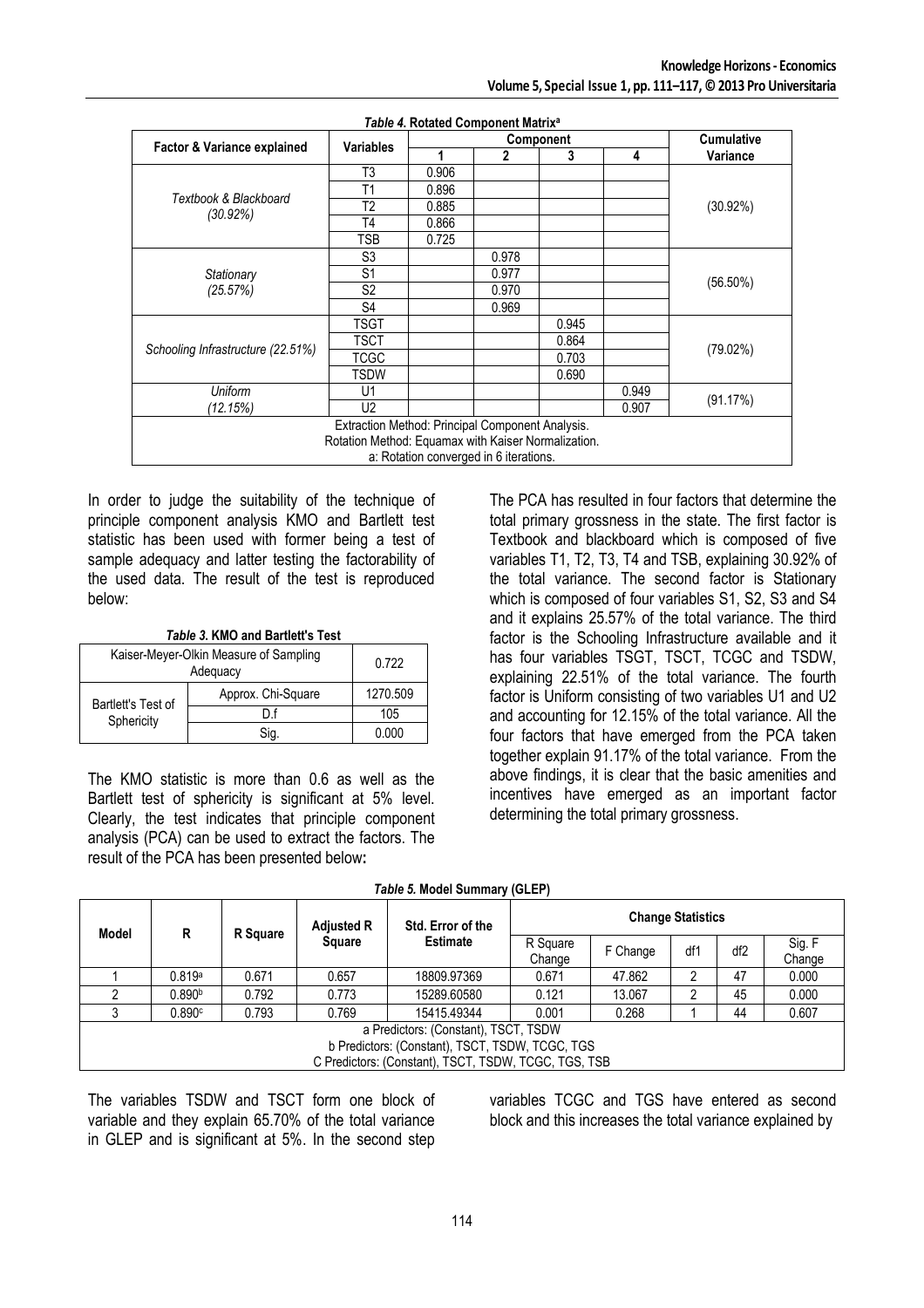In the last one decade, the GER has been mainly driven by these factors and it is going to become more important in coming years.

Next, we analyze the empirical results related to the role of incentives in the form of free textbook, stationary and uniform and the provision of basic amenities in the schools in promoting girls enrollment in primary education (GLEP).

For this purpose we have used the hierarchical multiple regression whereby the variables have been entered block wise. The model specification for the analysis is:

**GLEP** = *α + β0 TSDW+ β1 TSCT + β2 TGS+ β3TCGC + β4 TSB+ u* 

13.06% taking the total explained variance to 77.30%. Still the model as a whole is significant at 5% level. Finally, the addition of TSB lowers the total variance explained by a negligible amount of 0.26% and the model no longer remains significant.

Thus, only four variables TSDW, TSCT, TGS and TCGC have been found to be effectively contributing to GLEP. Clearly, our hypothesis one is accepted. All the variables except TSB are individually significant at 5% level. Next, linear parametric models have been used to explain the variances in the dependent variable.

|  | Table 7. Model Summary |  |
|--|------------------------|--|
|  |                        |  |

| <b>Model Specification</b>                                                                                                                                                                                                                               | Variance<br><b>Explained</b> | P-Value | Sig. Level |
|----------------------------------------------------------------------------------------------------------------------------------------------------------------------------------------------------------------------------------------------------------|------------------------------|---------|------------|
| GERP = $\alpha$ + $\beta_0$ ML+ $\beta_1$ FL + u                                                                                                                                                                                                         | 60.4%                        | .000    | 5%         |
| $TGrUP = \alpha + \beta_0 ML + \beta_1 FL + u$                                                                                                                                                                                                           | 21.9%                        | .001    | 5%         |
| GLEP = $\alpha$ + $\beta$ <sub>0</sub> T <sub>2</sub> + $\beta$ <sub>1</sub> S <sub>2</sub> + $\beta$ <sub>2</sub> U <sub>2</sub> + u                                                                                                                    | 88.1%                        | .000    | 5%         |
| GLEUP = $\alpha$ + $\beta_0$ TSDW+ $\beta_1$ TSB + $\beta_2$ TSGT+ $\beta_3$ TGS + $\beta_4$ TCGC+ $\beta_5$ TSCT + u                                                                                                                                    | 55.5%                        | .000    | 5%         |
| TGrP = $\alpha$ + $\beta_0 T_1$ + $\beta_1 T_2$ + $\beta_2 U_1$ + $\beta_3 U_2$ + $\beta_4 \overline{S_1}$ + $\beta_5 S_2$ + $\mu$                                                                                                                       | 56.9%                        | .000    | 5%         |
| TGrP = $\alpha$ + $\beta_0$ TSDW+ $\beta_1$ TSB + $\beta_2$ TGT+ $\beta_3$ TGS + $\beta_4$ TCGC+ $\beta_5$ TSCT + u                                                                                                                                      | 74.1%                        | .000    | 5%         |
| TGrUP = $\alpha$ + $\beta_0$ TSDW+ $\beta_1$ TSB + $\beta_2$ TGT+ $\beta_3$ TGS + $\beta_4$ TCGC+ $\beta_5$ TSCT + u                                                                                                                                     | 65.3%                        | .000    | 5%         |
| TGrUP = $\alpha$ + $\beta$ <sub>0</sub> T <sub>3</sub> + $\beta$ <sub>1</sub> T <sub>4</sub> + $\beta$ <sub>2</sub> U <sub>3</sub> + $\beta$ <sub>3</sub> U <sub>4</sub> + $\beta$ <sub>4</sub> S <sub>3</sub> + $\beta$ <sub>5</sub> S <sub>4</sub> + u | 49.40%                       | .000    | 5%         |

The important findings that emerge from the analysis of the above table are:

- *All the models are significant at a significance level of 5%*

- *Male and Female literacy alone account for 60% of the variance in gross enrolment ratio in primary education.* 

- *Total Grossness in primary is more significantly determined by female literacy than male literacy. Hence, hypothesis three is accepted. It is so as the* 

*beta 2 (0.563) is much larger in value than the beta 1 (0.066)*

- *Free textbooks, uniforms and stationary are the major factors driving girls' primary enrolment as they account for 88.1% of the total variance. Thus, hypothesis two is accepted at 5% level.*

- *Basic amenities in the schools, however is the main factor behind the girls enrolment in upper primary, explaining 55.5% of the total variance and leading to acceptance of our fourth hypothesis*

|   | Table 6. Coefficients of the Model |           |                                    |                                  |          |      |  |  |  |  |
|---|------------------------------------|-----------|------------------------------------|----------------------------------|----------|------|--|--|--|--|
|   | <b>Model</b>                       |           | <b>Unstandardized Coefficients</b> | <b>Standardized Coefficients</b> | т        |      |  |  |  |  |
|   |                                    | в         | Std. Error                         | <b>Beta</b>                      |          | Sig. |  |  |  |  |
|   | (Constant)                         | 13460.708 | 8530.877                           |                                  | 1.578    | .121 |  |  |  |  |
|   | <b>TSDW</b>                        | 27.292    | 5.992                              | .696                             | 4.555    | .000 |  |  |  |  |
|   | TSCT                               | 5.493     | 5.902                              | .142                             | .931     | .357 |  |  |  |  |
|   | (Constant)                         | 12181.513 | 6979.410                           |                                  | 1.745    | .088 |  |  |  |  |
| 2 | <b>TSDW</b>                        | $-39.974$ | 14.031                             | $-1.020$                         | $-2.849$ | .007 |  |  |  |  |
|   | TSCT                               | 13.755    | 5.359                              | .356                             | 2.567    | .014 |  |  |  |  |
|   | <b>TGS</b>                         | 49.509    | 10.184                             | .979                             | 4.861    | .000 |  |  |  |  |
| 3 | TCGC                               | 8.134     | 1.927                              | .772                             | 4.222    | .000 |  |  |  |  |
|   | (Constant)                         | 11765.075 | 7082.698                           |                                  | 1.661    | .104 |  |  |  |  |
|   | TSDW*                              | $-46.840$ | 19.390                             | $-1.195$                         | $-2.416$ | .020 |  |  |  |  |
|   | TSCT*                              | 13.947    | 5.415                              | .361                             | 2.575    | .013 |  |  |  |  |
|   | TGS*                               | 44.800    | 13.718                             | .886                             | 3.266    | .002 |  |  |  |  |
|   | TCGC*                              | 7.564     | 2.232                              | .718                             | 3.388    | .001 |  |  |  |  |
|   | <b>TSB</b>                         | 11.127    | 21.493                             | .304                             | .518     | .607 |  |  |  |  |
|   |                                    |           |                                    | a Dependent Variable: GLEP       |          |      |  |  |  |  |
|   |                                    |           |                                    | * sig at 5 % level               |          |      |  |  |  |  |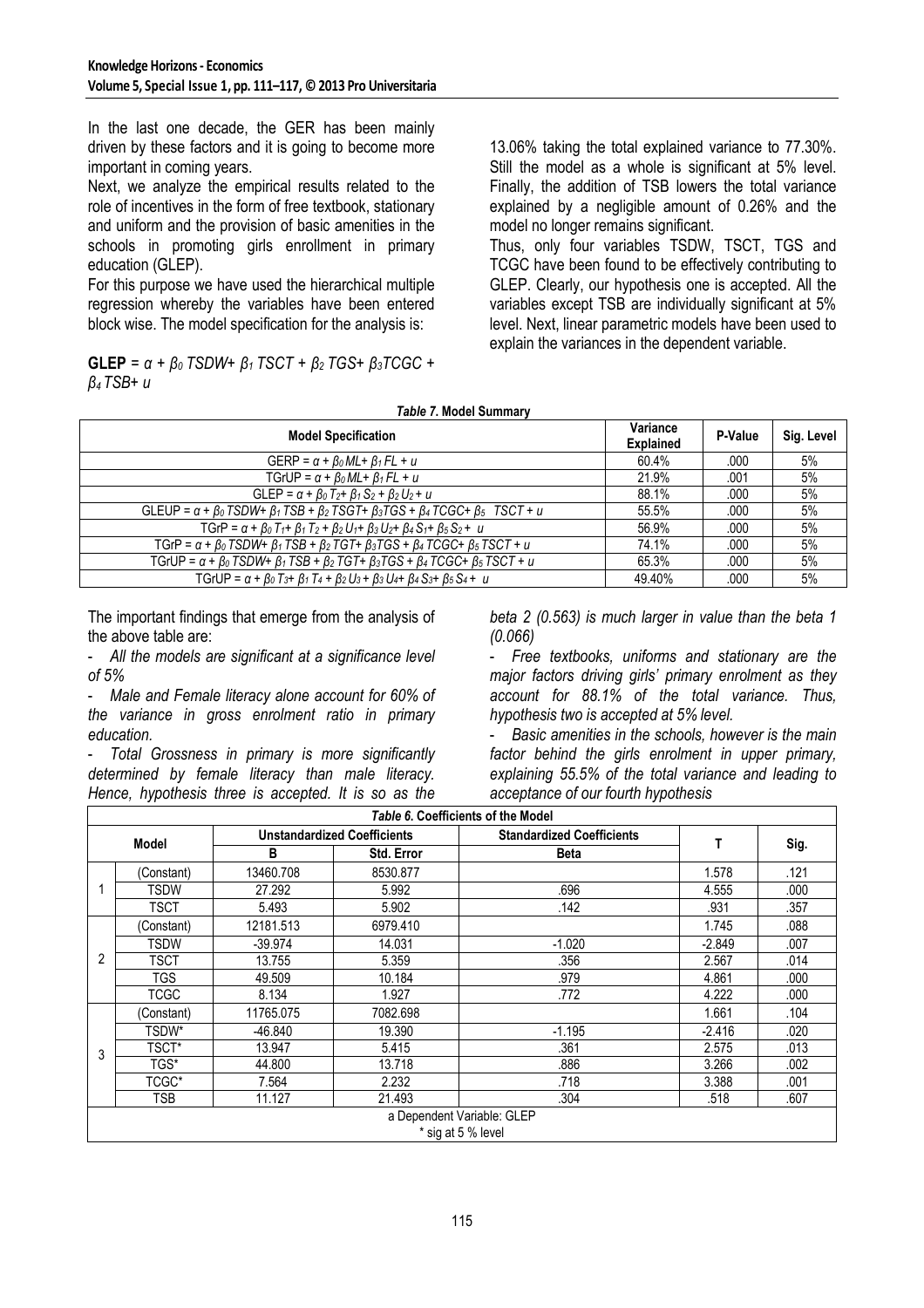The dependent variables are *GERP, TGrUP, GLEP, and TGrP.* Each of them has been estimated by using a set of independent variables and the significance of the model have been tested using the F ratio. The summary of all the models appear in the table no. 7.

- *Total Grossness in primary as well as upper primary is more responsive to basic amenities rather than incentives.* 

- *Since the model number five and six is significant at 5% level our fifth and sixth hypothesis is accepted.* 

The above findings have important policy implications as well as they throw light on the obstacles in the way of making primary education a valued functioning for all. The reason why the total grossness is more being conditioned by the basic amenities rather than incentives may be due to the fact that the incentives might not be flowing to the needy students while the amenities are such that they can be utilized by all students once provided. The converse is true in case of girls' enrolment in primary classes. It is more responsive to incentives in the form of free textbooks, uniforms and stationary than basic amenities. The reason may be traced to the reluctance of the parents to spend on girls' education as well as the poor economic conditions.

## **5. Conclusions**

Although India has made giant strides in many spheres, and many gender gaps have narrowed over the past six decades since independence, substantial inequalities remain across many sectors and elementary education is one of them. This study analysed the gender dimension of elementary education in Madhya Pradesh region of India within the capability approach. There is a strong and mutually enhancing relationship between Sen's capability approach and education. It directly and indirectly enhances the capability of the individuals to increase their well being and this is of even greater value for those who are disempowered.

The findings of the study readily provide the conclusion that gender inequity is still deep rooted in elementary education system. The study points to a continuing failure of the state's educational interventions to take serious stock of gender inequality in basic education. While rapid expansion in the number of government schools have helped in merging the demand and supply in case of female access to schooling, the high dropout rate is of grave concern. The finding that female literacy has more pronounced effect on increasing the total primary enrolment is of particular significance for the backward states like Madhya Pradesh. Therefore, the policy measures should be directed towards increasing the female literacy.

Furthermore, the findings also confirm the role of incentives, better amenities and schooling infrastructure in achieving the goal of primary education for all. However, these incentives are of paramount value for the economically weaker sections of the society, as they are reluctant to spend on the education of the girl child. The gender-sensitivity of the infrastructure of schooling – notably provision of toilets, water and better security – is a particular dimension that requires immediate attention. Monitoring and improving the distribution of scholarships and incentives, strengthening community mobilization, advocacy and communication for promoting gender education, improving the quality of teacher training, creating a gender-friendly school environment and strengthening educational planning, implementation and monitoring are the important policy implications underpinning the study. Sustained access to meaningful learning in the form of basic education that has value is critical to long term improvements in productivity, the reduction of inter-generational cycles of poverty, demographic transition, preventive health care, the empowerment of women, and reductions in inequality. What we arque is that, since primary education is one of the most basic functioning and it has very significant spillover effects no stone should be left unturned to make it more inclusive, more equitable, more efficient and more valuable. All that is needed is a clear strategic vision focused on the gender dimension of basic education coupled with a strong social and political commitment.

### **References**

1. Birdsall N. and Londono J.L. (1997*). Asset inequality matters: an assessment of the World Bank's approach to poverty reduction,* American Economic Review *87(2):pp. 32-37.*

2. Dreze J. and A K Sen (2002). *India, Development and Participation*, New Delhi, Oxford University Press

3. Ibrahim, S. and S. Alkire (2007), *Empowerment and agency: A proposal for internationally-comparable indicators,* Oxford Development Studies 35:4, p. 379- 403

4. Jha, J. and Jhingran, D. (2002). *Elementary Education for the Poorest and other Deprived Groups: The Real Challenge of Universalisation*, New Delhi: Centre for Policy Research

5. Mehrotra S. (2006). *Child Malnutrition and Gender Discrimination in South Asia,* Economic and Political Weekly, March 11- 17, 41(10): pp. 912-918.

6. NCERT [National Council of Educational Research and Training] (2005). *Seventh Al India School Education Survey (AIES),* Provisional Statistics as on September 30, 2002. New Delhi: NCERT.

7. NUEPA [National University of Educational Planning and Administration]. (2007), *Elementary Education in*